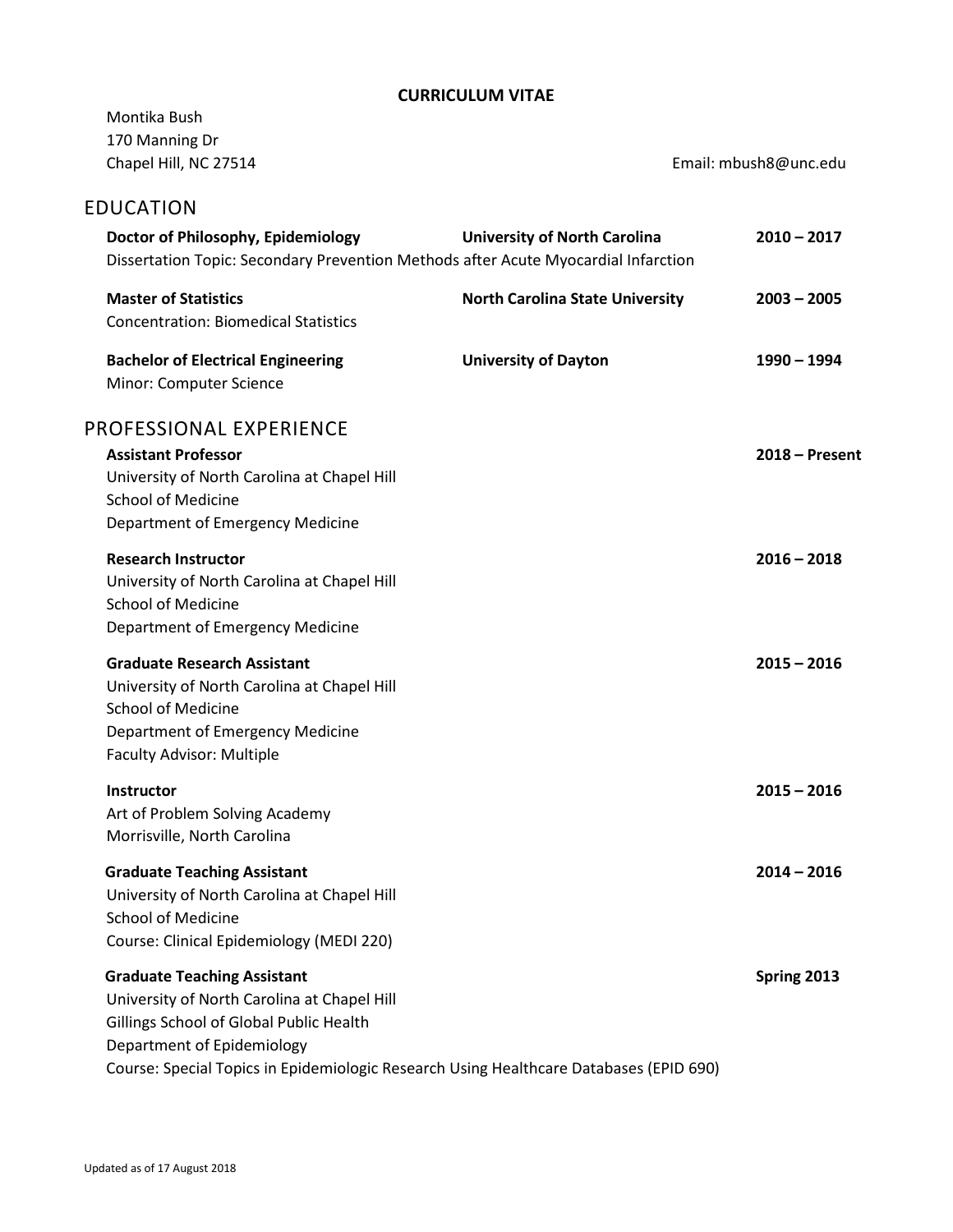| MBUSH |                                                                                                                                                                                                                     |                                           |
|-------|---------------------------------------------------------------------------------------------------------------------------------------------------------------------------------------------------------------------|-------------------------------------------|
|       | <b>Graduate Research Assistant</b><br>University of North Carolina at Chapel Hill<br>Gillings School of Global Public Health<br>Department of Epidemiology<br>Faculty Advisor: Anna Kucharska-Newton, PhD           | $2012 - 2012$                             |
|       | <b>Graduate Research Assistant</b><br>University of North Carolina at Chapel Hill<br><b>School of Medicine</b><br>Department of Emergency Medicine<br>Faculty Advisor: Seth Glickman, MD, MBA                       | $2010 - 2013$                             |
|       | <b>Biostatistician</b><br>Kendle International<br>Durham, North Carolina                                                                                                                                            | $2005 - 2010$                             |
|       | <b>Senior Consultant, Account Manager</b><br>Keane Inc.<br>Cincinnati, Ohio                                                                                                                                         | $1995 - 2002$                             |
|       | <b>Load Research Specialist</b><br>Belcan TechServices at Cincinnati Gas & Electric (Cinergy)<br>Cincinnati, Ohio                                                                                                   | $1994 - 1995$                             |
|       | HONORS/AWARDS                                                                                                                                                                                                       |                                           |
|       | Cecil G. Sheps Pre-doctoral Fellowship in Health Services Research<br>Susanne Moulton and Thomas Wong Endowed Scholarship<br>James Imhotep Irving Public Service Scholarship<br><b>UNC Simmons Scholars Program</b> | $2013 - 2015$<br>2010<br>2010<br>$2018 -$ |
|       |                                                                                                                                                                                                                     |                                           |

# BIBLIOGRAPHY

Refereed published papers/articles

**Bush, M.**, Glickman, L. T., Fernandez, A. R., Garvey, J. L., & Glickman, S. W. Variation in the Use of 12-Lead Electrocardiography for Patients with Chest Pain by Emergency Medical Services in North Carolina. *Journal of the American Heart Association 2, no. 4 (August 23, 2013): e000289. doi:10.1161/JAHA.113.000289.*

Platts-Mills T.F., Hollowell A.G., Burke G.F., Zimmerman S., Dayaa J.A., Quigley B.R., **Bush M.**, Weinberger M., Weaver M.A. Randomized controlled pilot study of an educational video plus telecare for the early outpatient management of musculoskeletal pain among older emergency department patients. *Trials 2018;19(1):10*.

**Bush, M.**, Stürmer, T., Stearns, S., Simpson Jr., R. J., Brookhart, M. A., Rosamond, W., & Kucharska-Newton, A. Position Matters: Validation of Medicare Hospital Claims Against Medical Record Review in the Atherosclerosis Risk in Communities Study. *Pharmacoepidemiology and Drug Safety 2018;1–7. <https://doi.org/10.1002/pds.4396>*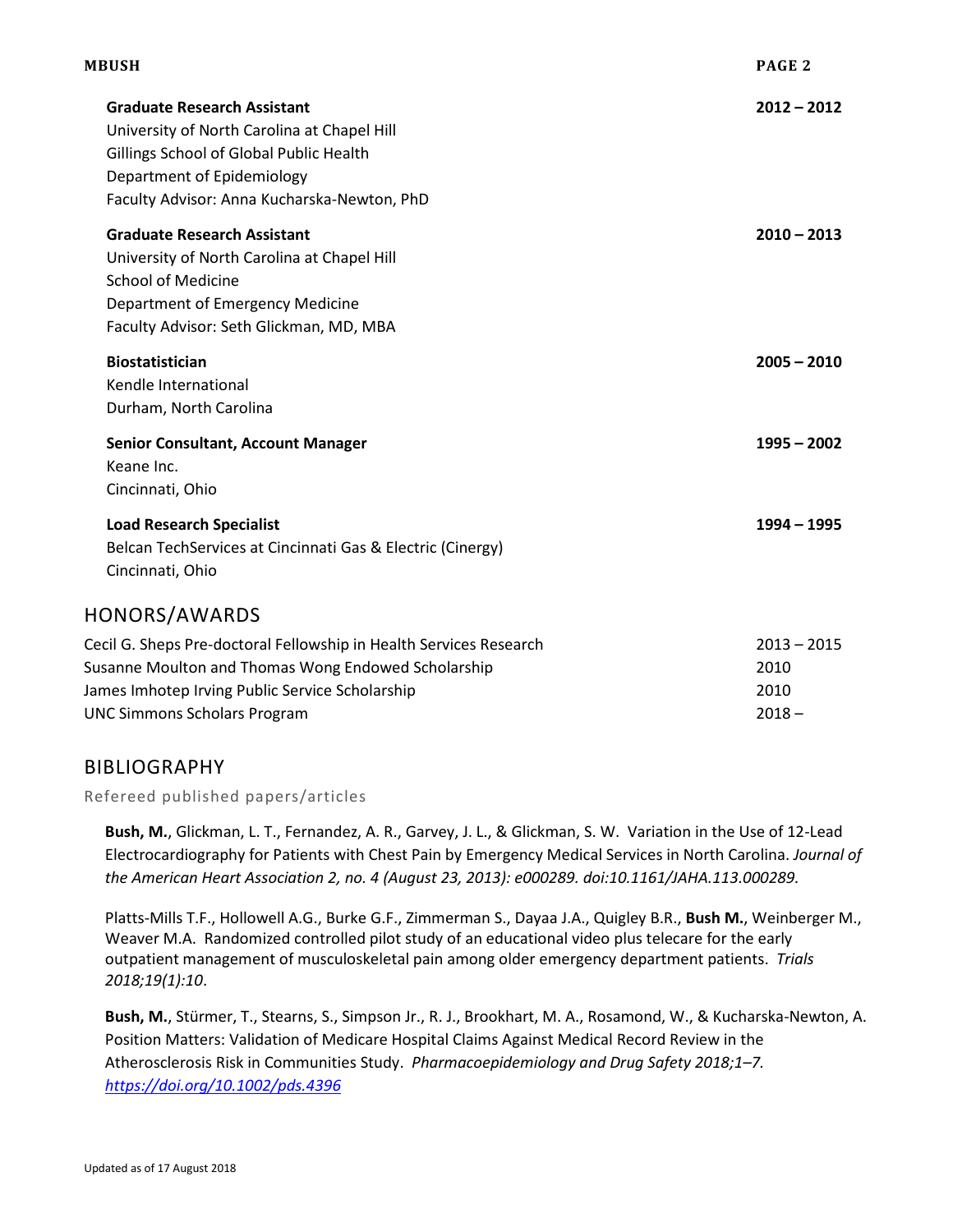#### **MBUSH PAGE 3**

**Bush M.**, Simpson RJ Jr, Kucharska-Newton A, Fang G, Stürmer T, Brookhart MA. Approaches to Address Premature Death of Patients When Assessing Patterns of Use of Health Care Services After an Index Event. *Medical Care*. 2018 Jun 5; PubMed PMID: [29877956.](http://www.ncbi.nlm.nih.gov/pubmed/29877956/)

#### Refereed In-Process, unpublished papers/articles

**Bush, M.**, Kucharska-Newton, A., Simpson Jr., R. J., Fang, G., Stürmer, T., & Brookhart, M. A. Effect of Initiating Cardiac Rehabilitation after Myocardial Infarction on Subsequent Hospitalization in Older Adults

### Refereed unpublished oral presentation (solicited)

**Bush, M.**, Kucharska-Newton, A., Fang, G., Simpson Jr., R. J., Stürmer, T., & Brookhart, M. A. *Gender Differences in the Predictors of Utilization of Cardiac Rehabilitation Services After Acute Myocardial Infarction Among Medicare Beneficiaries* Agency for Healthcare Research and Quality 21st Annual NRSA Research Trainees Conference (2015).

## Refereed unpublished poster presentation (solicited)

**Bush, M.**, Kucharska-Newton, A., Simpson Jr., R. J., Fang, G., Stürmer, T., & Brookhart, M. A. *Effect of Initiating Cardiac Rehabilitation after Myocardial Infarction on Subsequent Hospitalization in Older Adults*. 33<sup>rd</sup> International Conference on Pharmacoepidemiology and Therapeutic Risk Management (2017).

**Bush, M.**, Stürmer, T., Stearns, S., Simpson Jr., R. J., Brookhart, M. A., & Kucharska-Newton, A. *Validation of Myocardial Infarction between Medicare Administrative Data and Physician Review. The Atherosclerosis Risk in Communities Study.* Academy Health's Annual Research Meeting (2015).

**Bush, M.**, Kucharska-Newton, A., Fang, G., Simpson Jr., R. J., Stürmer, T., & Brookhart, M. A. *Use of Cardiac Rehabilitation Services After Acute Myocardial Infarction*. Academy Health's Annual Research Meeting (2014).

**Bush, M.**, Stürmer, T., Stearns, S., Simpson Jr., R. J., Brookhart, M. A., & Kucharska-Newton, A. *Concordance of Myocardial Infarction Between Medicare Administrative Data and Physician Review Panel. The Atherosclerosis Risk in Communities (ARIC) Study*. 30th International Conference on Pharmacoepidemiology and Therapeutic Risk Management (2014).

**Bush, M**., Stearns, S., Chang, P., Sueta, C., Wruck, L., Carey, T., & Kucharska-Newton, A. *Socioeconomic status and patterns of follow-up care after myocardial infarction the Atherosclerosis Risk in Communities (ARIC) study.* American Heart Association Councils on Epidemiology & Prevention (EPI) and Nutrition, Physical Activity & Metabolism (NPAM) Spring 2013 Scientific Sessions.

Kucharska-Newton, A., **Bush, M**., Stearns, S., Sueta, C., Chang, P., Carey, T., Wruck, L., *Outpatient Care Following Myocardial Infarction - The Atherosclerosis Risk in Communities (ARIC) Study.* American Heart Association Councils on Epidemiology & Prevention (EPI) and Nutrition, Physical Activity & Metabolism (NPAM) Spring 2013 Scientific Sessions.

# TEACHING RECORD